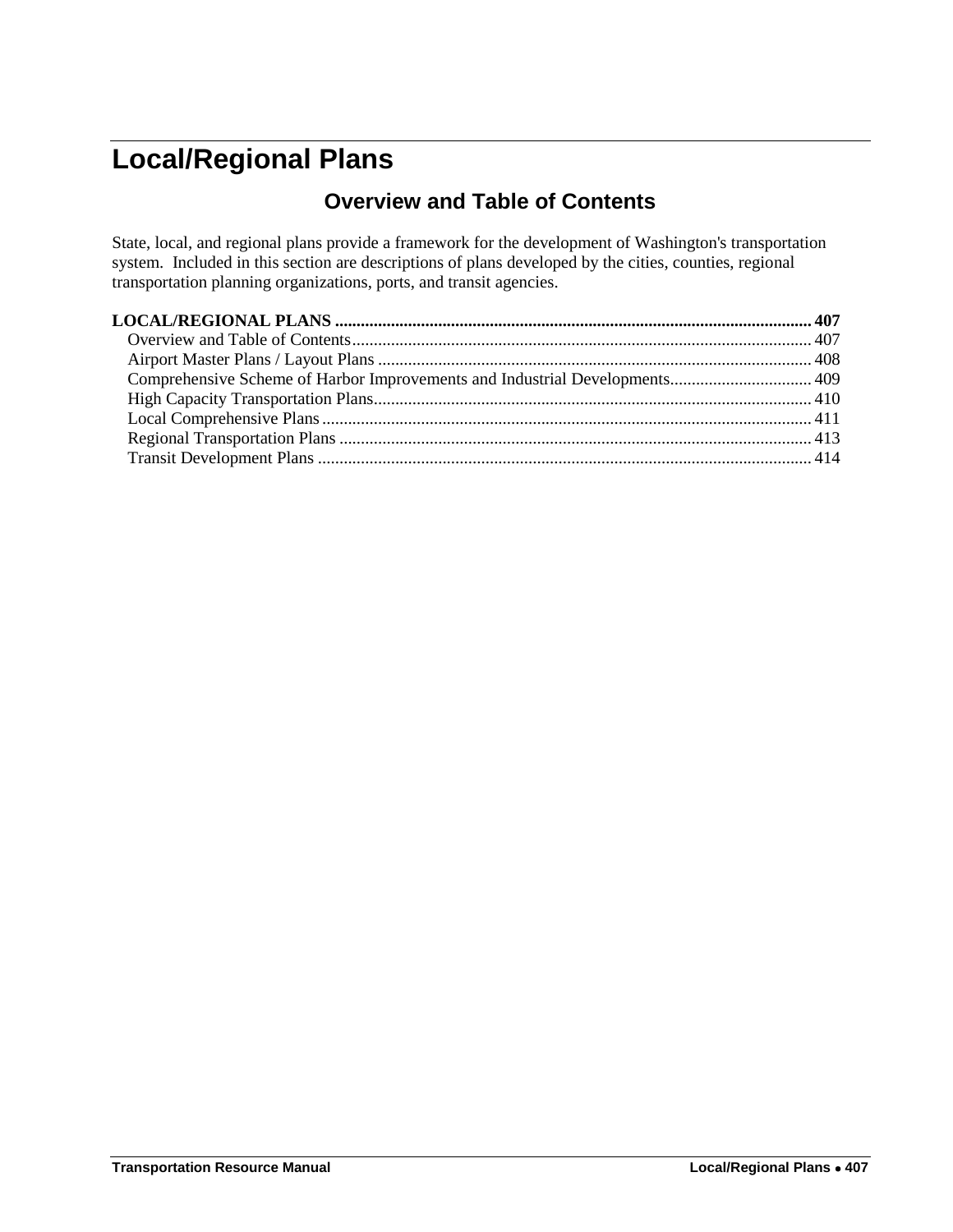<span id="page-1-0"></span>

| TITLE:              | <b>Airport Master Plans / Layout Plans</b>                                                                                                                                                                                                                    |
|---------------------|---------------------------------------------------------------------------------------------------------------------------------------------------------------------------------------------------------------------------------------------------------------|
| <b>REQUIRED BY:</b> | Washington State Department of Transportation (WSDOT) Aviation Division<br>and the Federal Aviation Administration, to address long-term airport facility<br>needs and justify development of capital improvement project funding<br>requests.                |
| PREPARED BY:        | Airport owners                                                                                                                                                                                                                                                |
| <b>APPROVED BY:</b> | Airport owners; Federal Aviation Administration, and WSDOT                                                                                                                                                                                                    |
| <b>NEXT UPDATE:</b> | Master plans are usually updated every five years; however, this is not a fixed<br>period and can be lengthened or shortened depending on the extent of change<br>occurring. Interim update work is often published in the form of an Airport Layout<br>Plan. |

- Prepared by individual airports as needed to address safety, and aviation capacity and demand.
- Identify local, state and federal funding needs to support airport capital projects and facility needs.
- Identify current and future airport activity and capital needs and show the ultimate development of the airport.
- Provides a development plan for meeting short-range and long-term needs.
- A plan usually consists of the following components:
	- Inventory to identify existing conditions;
	- Aviation demand forecast to identify future growth;
	- Demand-capacity analysis to assess improvement needs;
	- Land use plan to evaluate on-airport and off-airport issues;
	- Utility and facility plans to accommodate anticipated growth; and
	- Capital improvement plan that identifies needed projects and how they will be funded over a five, ten, to twenty-year period.

#### PURPOSE

 Guide future airport development that will meet safety needs and satisfy aviation demand and capacity needs in a financially feasible manner.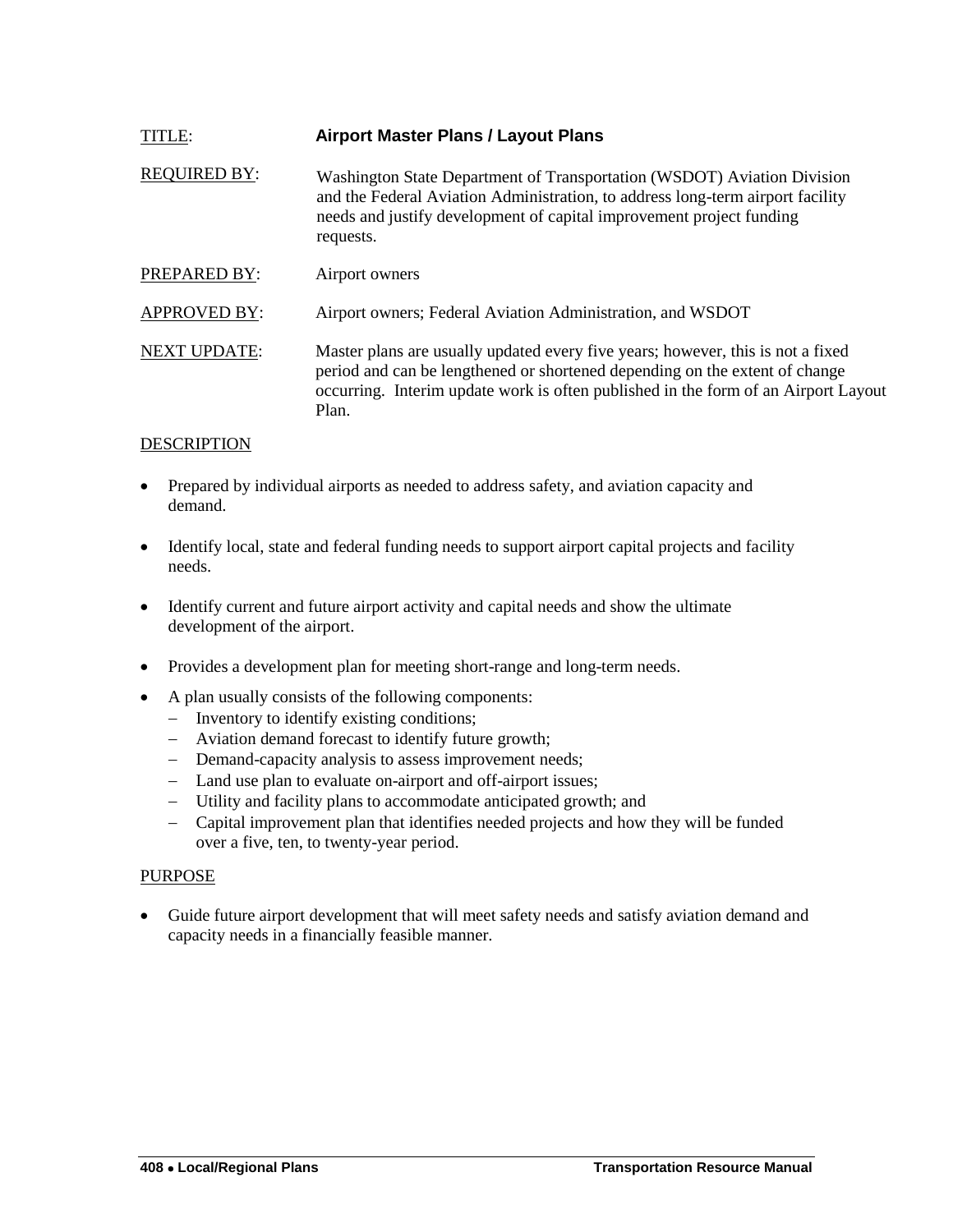### <span id="page-2-0"></span>TITLE: **Comprehensive Scheme of Harbor Improvements and Industrial Developments**

| <b>REQUIRED BY:</b> | RCW 53.20.010, 53.20,020, and 53.25.090                                                   |
|---------------------|-------------------------------------------------------------------------------------------|
| PREPARED BY:        | Port Districts                                                                            |
| <b>APPROVED BY:</b> | <b>Port District Commission</b>                                                           |
| <b>NEXT UPDATE:</b> | No statutory requirement; updates are conducted by individual port districts as<br>needed |

#### **DESCRIPTION**

- Conducted by individual port districts.
- Identifies current and future capital needs.
- Includes a plan or description of how the port intends to implement and finance improvements.
- Port districts that have an airport must be consistent with Federal Aviation Administration guidelines and design standards in their comprehensive planning process.
- Port districts must comply with the Shoreline Management Act (Chapter 90.58 RCW).
- Requires one or more public hearings prior to adoption.

#### PURPOSE

- Communicate and document the basis of the port district expenditures.
- In some cases, meet planning criteria required for obtaining state or federal matching funds.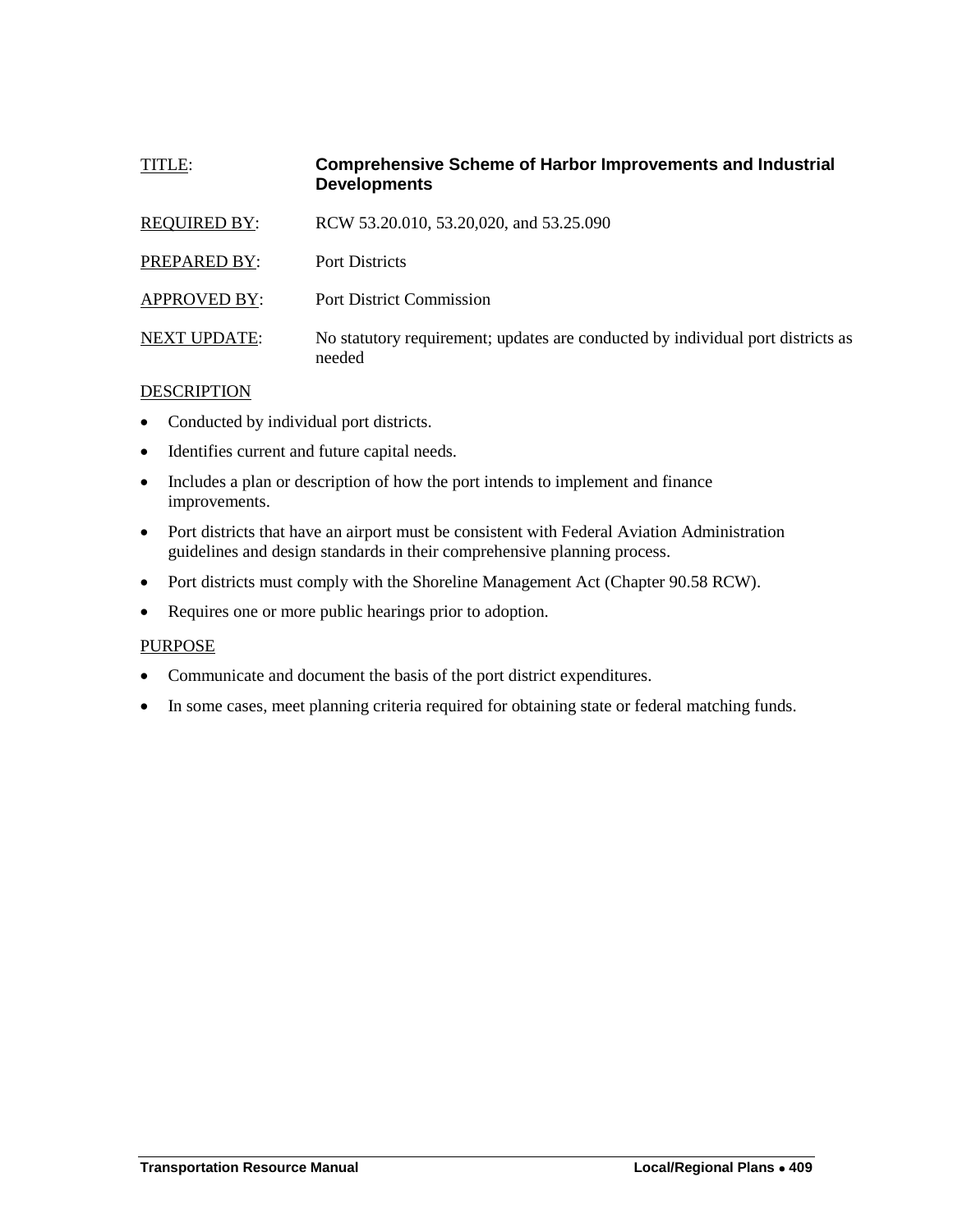<span id="page-3-0"></span>

| TITLE:              | <b>High Capacity Transportation Plans</b>                             |
|---------------------|-----------------------------------------------------------------------|
| <b>REQUIRED BY:</b> | RCW 47.06.120 and RCW 81.104.060                                      |
| PREPARED BY:        | Regional Transit Authority (RTA) and Joint Regional Policy Committees |
| <b>APPROVED BY:</b> | <b>RTAs and County Commissioners</b>                                  |
| <b>NEXT UPDATE:</b> | None; inactive as of 2003                                             |

- Prior to 2000, the High Capacity Transportation Account was funded by a portion of the motor vehicle excise tax available for public transportation. Currently the Account is unfunded. Any further efforts under these statutes will require funding to be identified by future legislatures.
- Urban transit agencies in coordination with the Metropolitan Planning Organizations continue to develop high capacity transportation plans. Currently these plans are funded with nonstate dollars and are not submitted to the State for review and approval.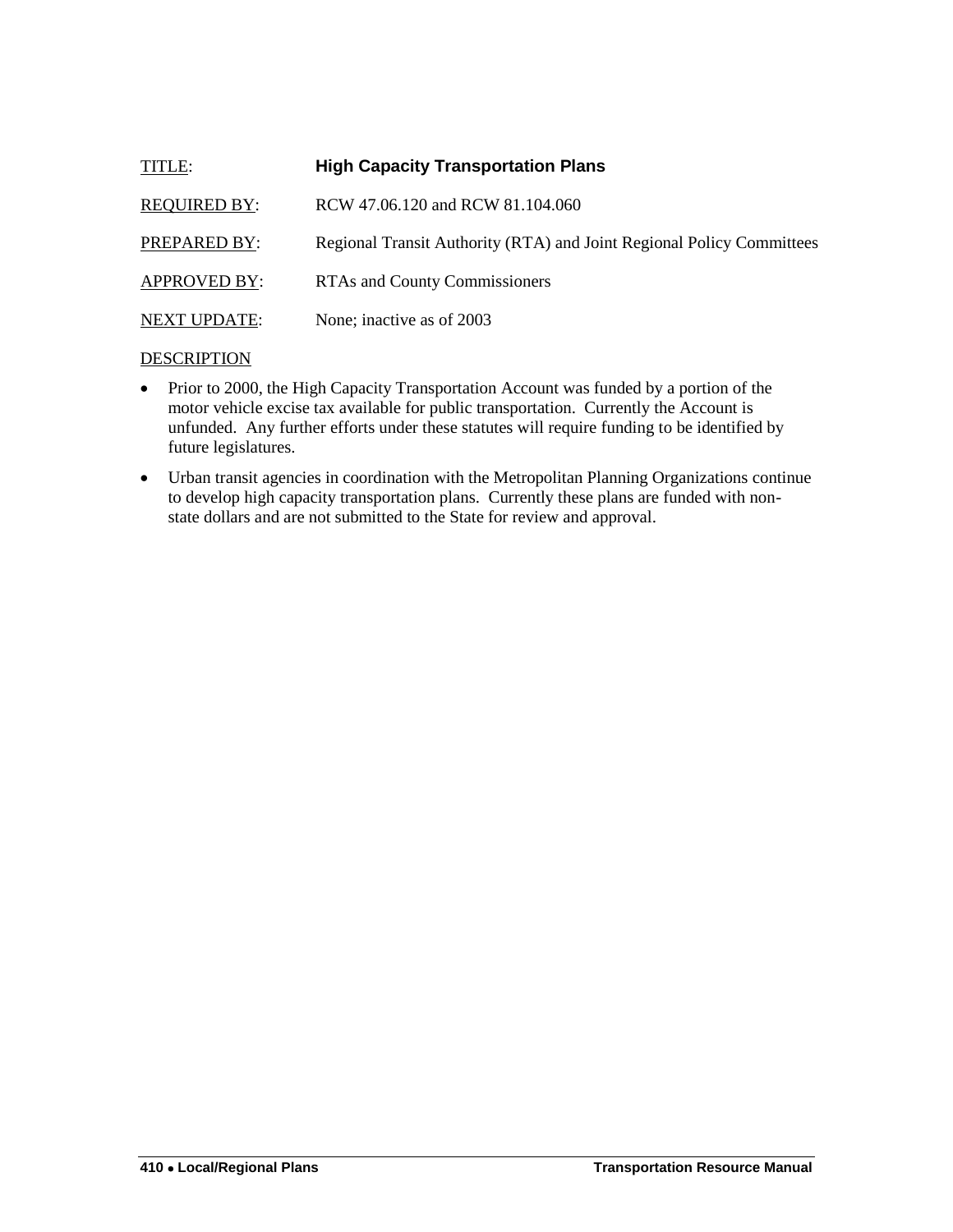<span id="page-4-0"></span>

| TITLE:              | <b>Local Comprehensive Plans</b>                                                                               |
|---------------------|----------------------------------------------------------------------------------------------------------------|
| <b>REQUIRED BY:</b> | <b>RCW 36.70A</b>                                                                                              |
| PREPARED BY:        | Applicable counties and cities                                                                                 |
| <b>APPROVED BY:</b> | County and city legislative authorities and submitted to the Washington<br><b>State Department of Commerce</b> |
| <b>NEXT UPDATE:</b> | See next page                                                                                                  |

- Developed by counties or cities that are required or choose to plan under RCW 36.70A.040.
- Consists of a map or maps and descriptive text covering objectives, principles, and standards used to develop the plan.
- Must be an internally consistent document and all elements shall be consistent with the future land use map, including the jurisdiction's financial plans and the plans of adjacent jurisdictions.
- Each comprehensive plan shall include the following:
	- A **land use element** designating the proposed general distribution and general location and extent of uses of land, including population densities, building intensities, and estimates of future population growth.
	- A **housing element** that includes an inventory and analysis of housing needs; policies for the preservation, improvement, and development of housing; an inventory of land available for housing; and provisions for the needs of all economic segments of the community.
	- A **capital facilities plan element** consisting of an inventory of existing capital facilities owned by public entities; a forecast of future needs; proposed locations and capacities of expanded or new capital facilities; a six-year financing plan; and a requirement to reassess the land use element if probable funding falls short.
	- A **utilities element** consisting of the general and proposed location and capacity of all existing and proposed utilities, including electrical, telecommunications, and natural gas.
	- Counties shall include a **rural element,** including lands that are not designated for urban growth, agriculture, forest, or mineral resources; the rural element shall permit land uses that are compatible with the rural character of such lands and provide for a variety of rural densities.
	- A **transportation element** that implements and is consistent with the land use element. The transportation element shall include (a) land use assumptions used in estimating travel, (b) estimated traffic impacts to state-owned transportation facilities, (c) facilities and service needs, including level of service standards for local, regional, and state transportation facilities and a ten-year traffic forecast, (d) a multiyear financial plan that is coordinated with the Washington State Department of Transportation's 10-year Improvement and Preservation Program, (e) intergovernmental coordination efforts, (f) demand management strategies, and (g) a pedestrian and bicycle component to identify and designate planned improvements for pedestrian and bicycle facilities and corridors that address and encourage enhanced community access and promote healthy lifestyles.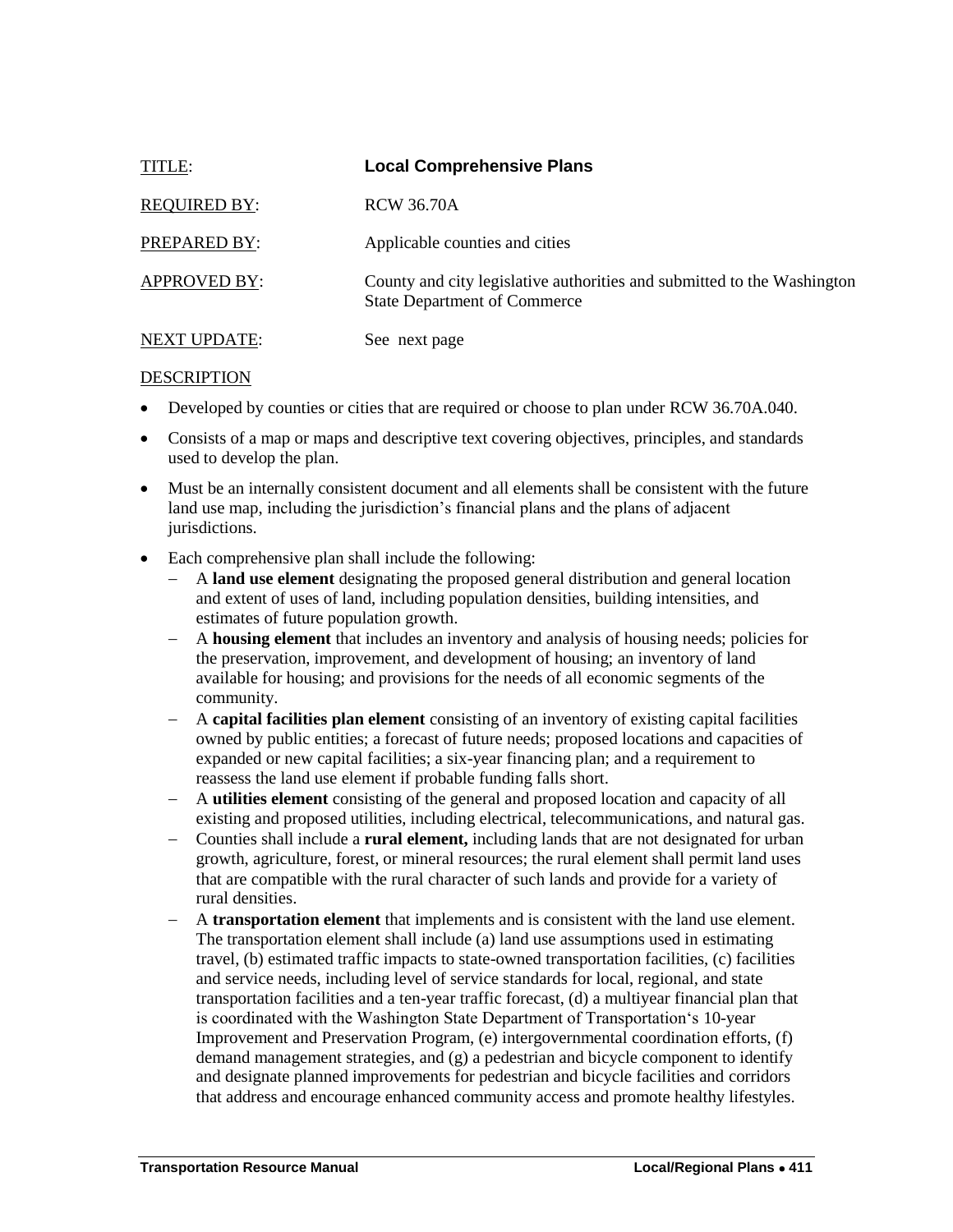- The Economic Development and Parks and Recreation Elements are optional, as the state has not provided funding to assist in developing these elements. However, each is addressed in the Growth Management Act goals. If included in the comprehensive plans, these elements should include:
	- An **economic development element** establishing local goals, policies, objectives, and provisions for economic growth and vitality and a high quality of life, including a summary of the local economy and its strengths and weaknesses and policies, programs, and projects to foster economic growth and development and address future needs.
	- A **parks and recreation element** that implements, and is consistent with, the capital facilities plan element. The element shall include estimates of parks and recreation demand for a 10-year period; an evaluation of facilities and service needs; and an evaluation of intergovernmental coordination opportunities to provide regional approaches for meeting demand.

#### PURPOSE

Fulfill the requirements of state law for coordinated and planned growth.

#### UPDATE SCHEDULE

The update schedule for counties and cities to take action to review and, if needed, revise their comprehensive plans and development regulations to ensure the plan and regulations comply with the requirements of GMA.

- On or before December 1, 2014, and every seven years thereafter, for Clallam, Clark, Jefferson, King, Kitsap, Pierce, Snohomish, Thurston, and Whatcom counties and the cities within those counties;
- On or before December 1, 2015, and every seven years thereafter, for Cowlitz, Island, Lewis, Mason, San Juan, Skagit, and Skamania counties and the cities within those counties;
- On or before December 1, 2016, and every seven years thereafter, for Benton, Chelan, Douglas, Grant, Kittitas, Spokane, and Yakima counties and the cities within those counties; and
- On or before December 1, 2017, and every seven years thereafter, for Adams, Asotin, Columbia, Ferry, Franklin, Garfield, Grays Harbor, Klickitat, Lincoln, Okanogan, Pacific, Pend Oreille, Stevens, Wahkiakum, Walla Walla, and Whitman counties and the cities within those counties.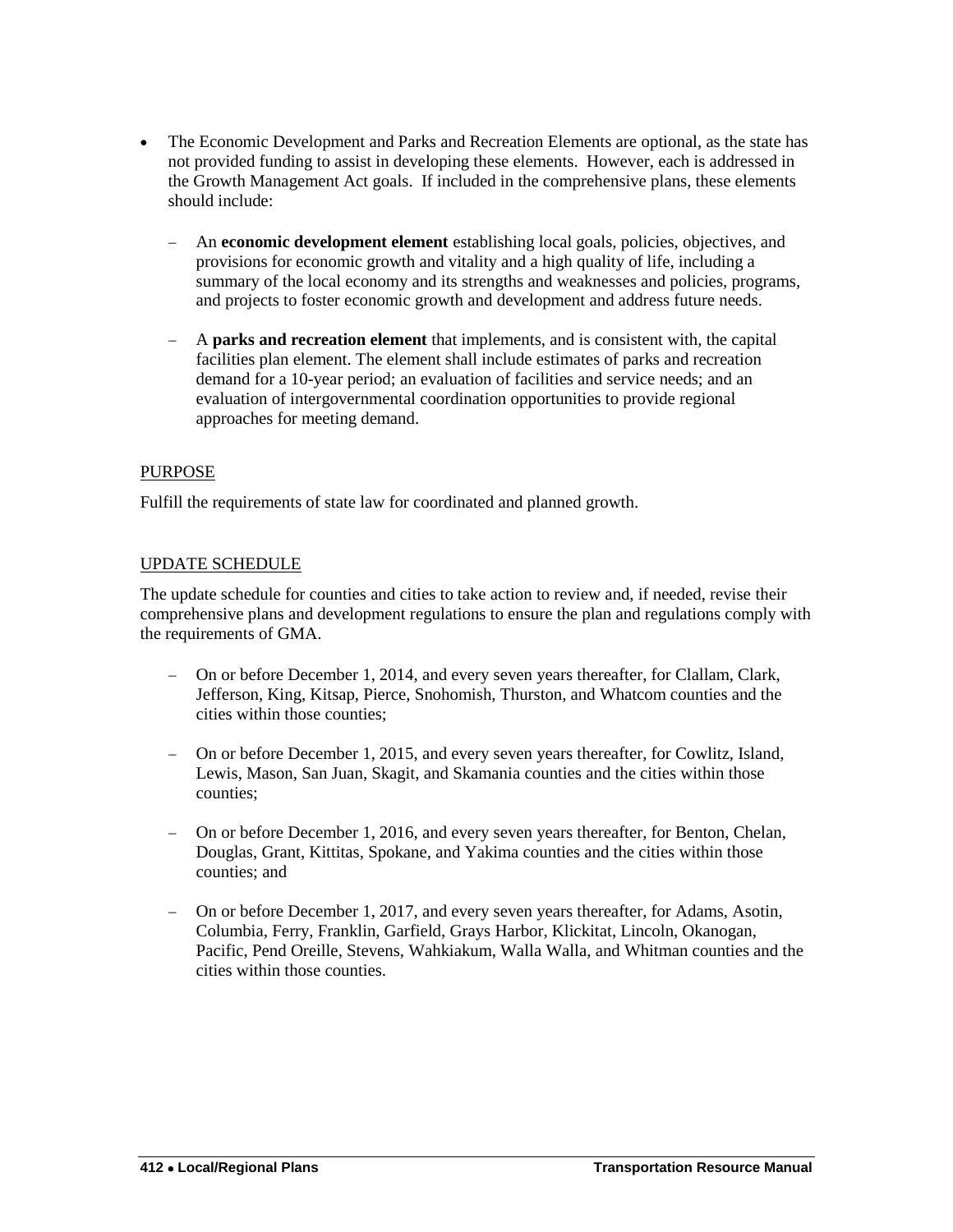<span id="page-6-0"></span>

| TITLE:              | <b>Regional Transportation Plans</b>                                                               |
|---------------------|----------------------------------------------------------------------------------------------------|
| <b>REQUIRED BY:</b> | RCW 47.80.030                                                                                      |
| PREPARED BY:        | <b>Regional Transportation Planning Organizations (RTPOs)</b>                                      |
| <b>ADOPTED BY:</b>  | RTPO Policy Board and submitted biennially to the Washington State<br>Department of Transportation |
| <b>NEXT UPDATE:</b> | Ongoing in all 14 RTPOs                                                                            |

## Defines a regional transportation system within each of the RTPO's boundaries.

- Identifies existing or planned transportation facilities, services, and programs.
- Establishes level of service standards for the regional system including state highways and ferry routes.
	- Recommends strategies for achieving those level of service standards.
- Includes a financial plan that is fiscally constrained and is based on regionally appropriate methodologies, and identifies the most cost-effective facilities, services, and programs.
- Assesses regional development patterns, capital investments, and other measures and trends.
- Sets forth a proposed regional transportation approach, including capital investments, service improvements, programs, and transportation demand management measures.
- Where appropriate, sets forth the relationship of high capacity transportation providers and other public transit providers and establishes responsibility for coordination of services and facilities.

#### PURPOSE

- To improve integration between transportation and comprehensive planning under RCW 36.70A RCW 47.80.011.
- To acquire the benefits of integration of local comprehensive plans and regional goals with state and local transportation programs.
- Increased coordination to insure and efficient, effective transportation system that insures mobility and accessibility, and addresses community needs.

Note: Ten of the 14 RTPOs also encompass at their urban cores federally mandated Metropolitan Planning Organizations which must also prepare metropolitan transportation plans under 23 CFR §450.322. (In addition, an eleventh RTPO, the Palouse RTPO plans in coordination with the Lewis-Clark Valley MPO (LCVMPO). LCVMPO is a bi-state MPO that does not act as the lead entity of the Palouse RTPO).